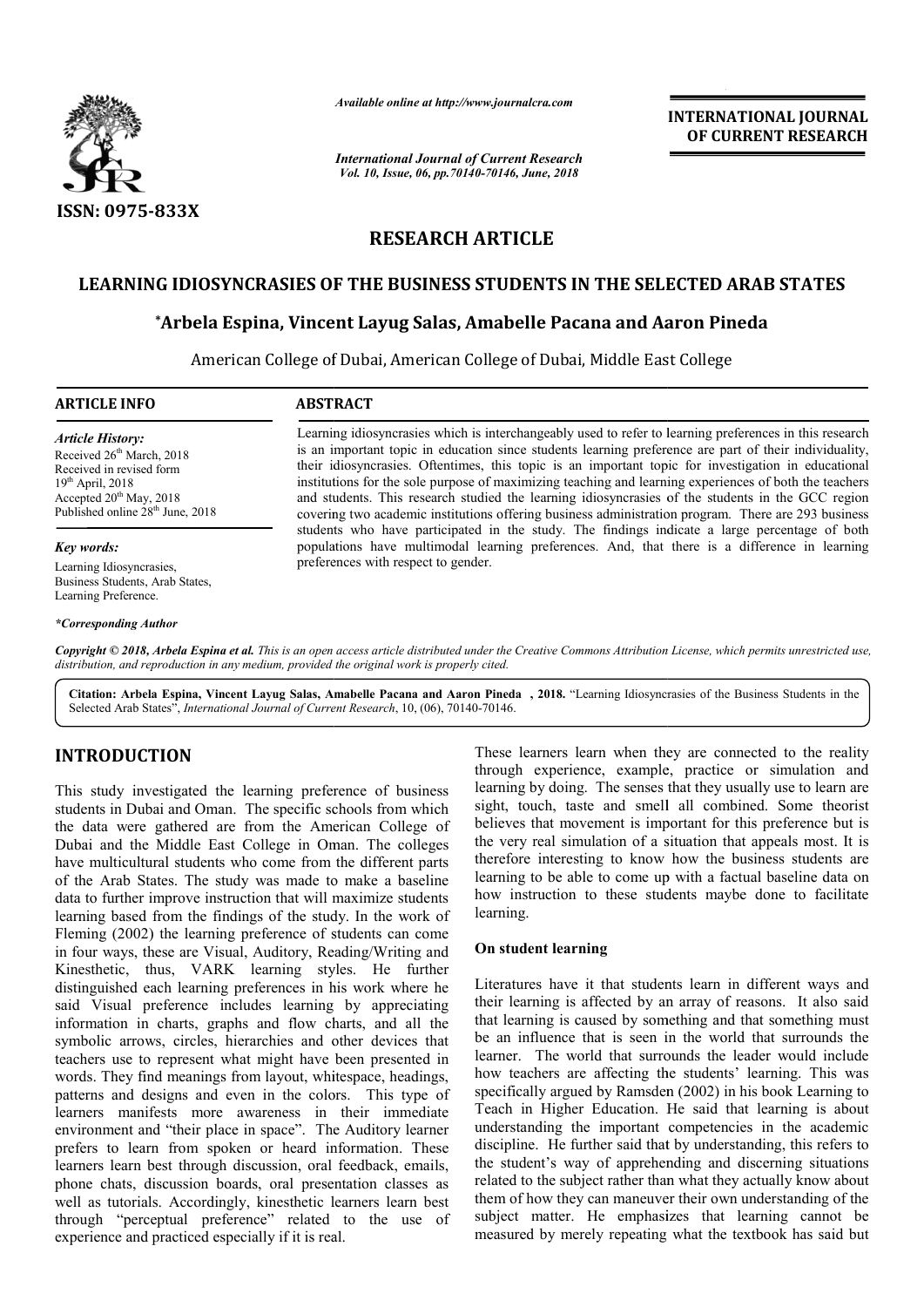rather how they can apply their understanding when they solve real problems. Improving teaching involves the same process that informs higher quality student learning. It requires how teachers think about and experience teaching. Thus, it involves changes in teachers' conceptions, in common-sense theories and how they are actually expressed in practice. Students' thoughts and actions are severely moved by the educational context or environment in which they learn. They react to the demands of teaching and assessment in ways that are difficult to predict. Good teaching therefore affects student learning thus, teaching should strive to continually learn about students' understanding and the effects of teaching on it.

A.N. Whetehead also made a claim on an essay published in 1929 that differences in quality learning are due to the differences in the ways that students go about learning and these differences can in turn be explained in terms of their experiences of teaching. This implies that higher education should be made relevant to the economy and that of the community. Making it relevant should mean that the effected student learning should be that when they become integrated in the community as professionals, their learning is relevant to be able to be applied in the real issues faced by the society. In the essay, it pointed out that. Ashby (1973) also described how students should develop 'from the uncritical acceptance' of what is common to creative divide such that ,there must be opportunities for the intellect to be stretched to its capacity, the critical faculty sharpened to the point at which it becomes loaded with substance to see things in proper perspective.

Matching Learning styles with teaching design research with secondary students (Hodges, 1982) has demonstrated that "approximately 90% of traditional classroom instruction is geared to the auditory learner. Teachers talk to their students, ask questions, and discuss facts; however the research said that only 20% to 30% of any large group could remember 75% of what was presented through discussion". To solve this problem, some learning style theorists suggest matching teachers' and students' styles. In this way, students are exposed to teaching styles that are consistent with their learning styles (Barbe, Swassing, &Milone, 1979; Dunn, 1984; Dunn). The narrative below show the tabular presentation of the studies conducted of the same topic but in different coverage. The information are presented by Authors.

In the studies conducted using the same questionnaire student learning preference vary. Some are Uni-modal and some are multimodal. In the case of the Medical students in Iran from the study of Peyman *et al*. (2014) ,41.6% of the samples preferred to use a single learning style (Uni-modal). Of these, 17.7% preferred the Aural style, 17% preferred Reading and Writing, 6.4% preferred Kinesthetic style and 0.7% preferred Visual styles. Among the rest of the 82 students who preferred more than one style (multimodal), 17% chose two modes (bimodal), 13.5% chose three modes the rest of the 82 students who preferred more than one style (multimodal), 17% chose two modes (bimodal), 13.5% chose three modes (tri-modal), and 27.6% chose four modes (quad-modal). It was found out also that there was a significant difference of the learning idiosyncrasies when the respondents are grouped according to gender. Other studies have also supported the finding that the learning preference differ according to gender. This was the findings of the research conducted to ESL students done by Lincoln and Rademacher (2006), Anjari *et al*, 2014, Esra Alkhasawneh (2014), Murphy *et al* (2014). However, the studies of of Ali Sarabi-Asiabar, MehdJafari *et al* ( 2015),

Yemane *et al*., (2017 and El Nagga, Marwa *et al* ( 2015) has found out in their study that there was no significant link of gender towards the learning idiosyncrasies of the students. These studies are often conducted to Medical and ESL student and there were only few studies which made use of business students are respondents. While all these studies found out that no student are uni-modal all throughout. Note worthy are the results of the study done byFitkov-Noris *et al* (2015) however, opened up a new finding and analogy to other researches of the same topic which are listed below:

- No significant association was found between gender and the number of modes used by students or the strength of the students learning preferences
- Business postgraduate students were unimodal (58.1%), followed by multimodal, and very few bimodal preferences.
- Other surveys of postgraduate dental and medical students have reported multimodal majority (Koch *et al*. 2011; Tantawi 2009) and preference for multi modality seems to be prevalent in undergraduate medical and physiological students (James *et al*. 2011; Breckler *et al*. 2009; Koch *et al*. 2011).
- As students mature, they develop a preference for multimodal learning (Meehan-Andrews 2009), the majority of students on engineering and science related degrees tend to prefer unimodal approach to learning (Eudoxie 2011; Ictenbas&Eryilmaz 2011).

For a better understanding of the concepts on this research, the following literatures were extracted from the different researches which has semblance to this particular study.

**Author:** Hadi Peyman, Jamil Sadeghifar, Javaher Khajavikhan Masood Yasemi Mohammad Rasool, Yasemi MonirehYaghoubi, Monireh Mohammad Hassan Nahal, and Hemati Karim

**Title:** Using VARK Approach for Assessing Preferred Learning Styles of First Year Medical Sciences Students: A Survey from Iran

**Methodology:** A cross-sectional study which employed VARK learning style's questionnaire done to 141 first year medical sciences students at Ilam University of Medical Sciences in 2010. Data was collected with use of VARK questionnaire. The validity of the questionnaire was assessed on basis of experts' views and its reliability was calculated by using Cronbach's alpha coefficients ( $\alpha$ =0.86). Data were analysed by using SPSS software and Chi-square test.

**Findings:** 1.41.6% of the samples preferred to use a single learning style (Uni-modal). Of these, 17.7% preferred the Aural style, 17% preferred Reading and Writing, 6.4% preferred Kinesthetic style and 0.7% preferred Visual styles. Among the rest of the 82 students who preferred more than one style (multimodal), 17% chose two modes (bimodal), 13.5% chose three modes (tri-modal), and 27.6% chose four modes (quad-modal). There was a significant difference between educational levels and majors on one hand and choice of quad modal of VARK styles on the other hand (p=0.008). A significant association was also found between participants' genders and selection of visual and reading/writing styles  $(p=0.03)$ .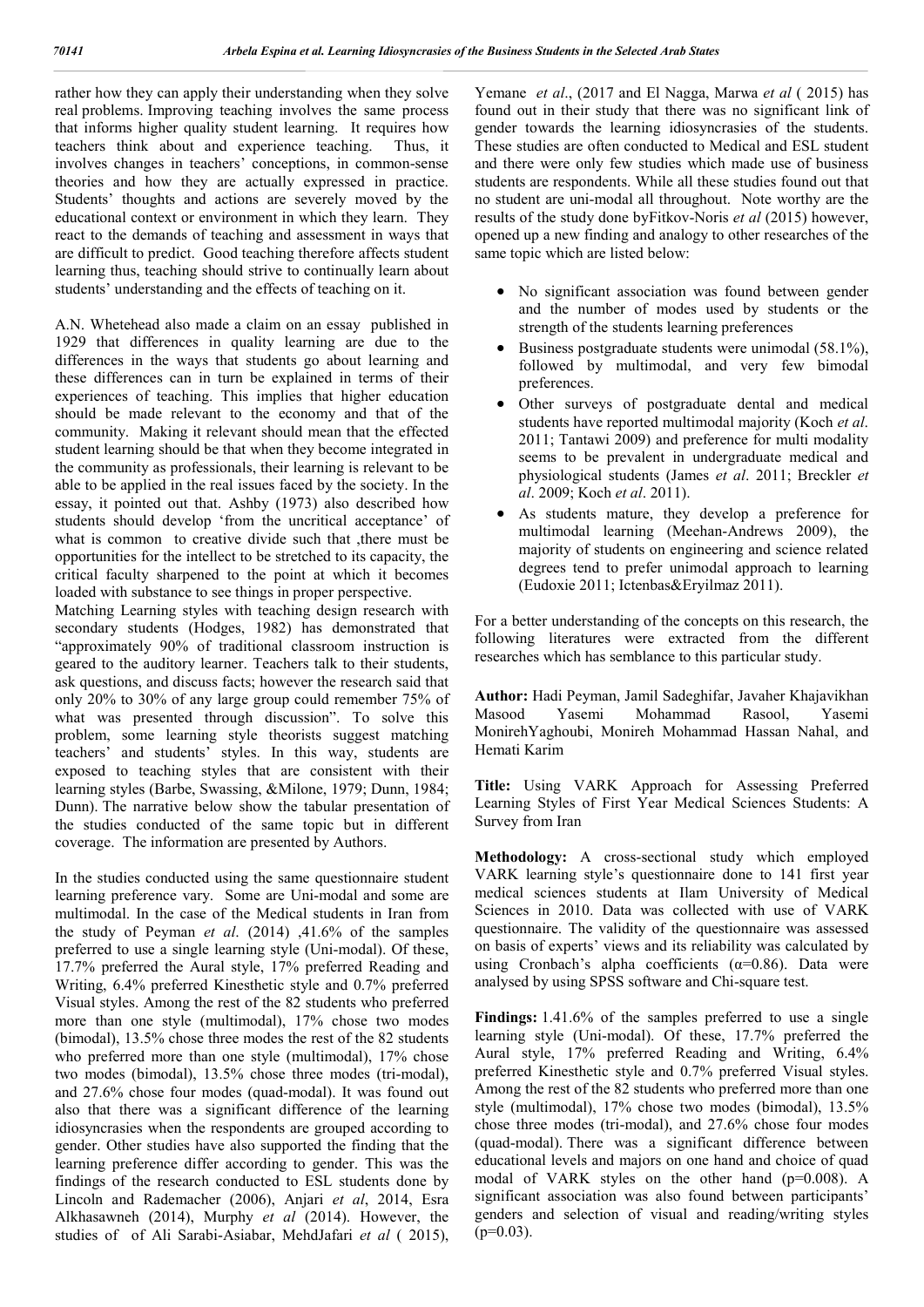**Author:** Felicia Lincoln & Barbara Rademacher Community College Journal of Research and Practice Vol. 30, Iss. 5-6, 2006.

**Title:** Learning Styles of ESL Students in Community Colleges.

**Methodology:** This study investigated the learning styles of adult English as a second language (ESL) students in Northwest Arkansas. Learning style differences by age, gender, and country of origin were explored. A total of 69 northwest Arkansas adult ESL students attending 7 adulteducation centers were administered the VARK Learning Styles Questionnaire.

#### **Findings**

- Note taking was chosen by 1/3 of participants as their favorite learning style, 20% favored aural modes, 15% favored kinesthetic, 4% favored visual, and 15% chose combinations of learning styles
- Females chose auditory and multimodal learning styles, while males favored note taking. Students differed by level of English proficiency, beginning-intermediate favoring aural learning styles more than advanced students.
- Asian males favored note taking and aural learning. Correlation was found between age and learning styles with subgroups exhibiting a negative correlation between age and kinesthetic learning, with Mexican males and females exhibiting the strongest negative correlation. Males showed a low positive correlation between age and note taking.

**Author:** Ganesh, Anjali; Ratnakar, U P. SCMS Journal of Indian Management; Kochi 2014

**Title:** Learning Preferences of PG and UG students: Application of VARK

**Methodology**: The study is a micro study and has been confined to Mangalore region of Dakshina Kannada District of Karnataka state, India. The study was conducted in PG departments of the affiliated colleges as well as the UG departments in Mangalore. The responses were received from 250 UG students and 250 PG students. The UG students comprised Engineering graduates from the Electrical, Electronics, Mechanical and civil background. The PG students are comprised of M.Com, MBA, Journalism and MCA background. SPSS version 15 was used and t-test, Chisquare, ANOVA, were applied to analyze the data.

**Findings:** No correlation between the learning style preference and performance which probably proves that no style is superior; learning in the preferred style only makes learning easier and interesting. Learning is never a burden if the new information to be grasped is presented in a style that is favorable to students. If learning is made pleasurable, the performance in examinations will improve. The obligation is on the teacher to understand the students' style and deliver the topics by combining all modes of learning viz., Visual, Auditory, Read-write and Kinesthetic to make the sessions effective and also to enable the students of different learning styles to learn better.

**Author:** Fitkov-Norris, Elena author Information; Yeghiazarian, Ara. European Conference on Research.

**Methodology** for Business and Management Studies; KidmoreKidmore End: Academic Conferences International Limited. (Jul 2013).

**Title:** Learning Preferences of PG and UG students: Application of VARK

**Methodology**: The study is a micro study and has been confined to Mangalore region of Dakshina Kannada District of Karnataka state, India. The study was conducted in PG departments of the affiliated colleges as well as the UG departments in Mangalore. SPSS version 15 was used and ttest, Chi-square, ANOVA, were applied to analyze the data.

### **Findings**

- Influence of gender on different VARK style, VARK mode and uni-modal or multi-modal style of learning: Out of the 500 sample respondent students, 229 were male and 271 were female students. They exhibited different VARK styles
- There is an association between gender and the learning style assessment by the individuals. There is statistical similarity the way the gender plays a role in determining the VARK style and also the self assessment of the learning style though there is not much congruence between VARK style and self assessment of learning style on a real basis.
- No gender differences were observed in the learning style preferences
- No correlation between the learning style preference and performance which probably proves that no learning style is superior; learning in the preferred style only makes learning easier and interesting. Learning is never a burden if the new information to be grasped is presented in a style that is favourable to students. If learning is made pleasurable, the performance in examinations will improve. The obligation is on the teacher to understand the students' style and deliver the topics by combining all modes of learning viz., Visual, Auditory, Read-write and Kinesthetic to make the sessions effective and also to enable the students of different learning styles to learn better.

**Author:** Esra Alkhasawneh Sultan Qaboos University Charles Docherty MajdMrayyan Hamzeh Y Yousef

**Title:** Problem-based learning (PBL): Assessing students' learning preferences using VARK.

**Methodology**: The data was analyzed suing SPSS

#### **Findings**

- Students have multi-modal preferences
- Read/Write preference is considered the highest among students preference

**Author:** Robert J. Murphy, M.B.A., Sarah A. Gray, D.D.S., M.S., Sorin R. Straja, Ph.D. and Meredith C. Bogert, D.M.D.Department of Pathology and Laboratory Medicine, Temple University Hospital.

**Title:** Student Learning Preferences and Teaching Implications.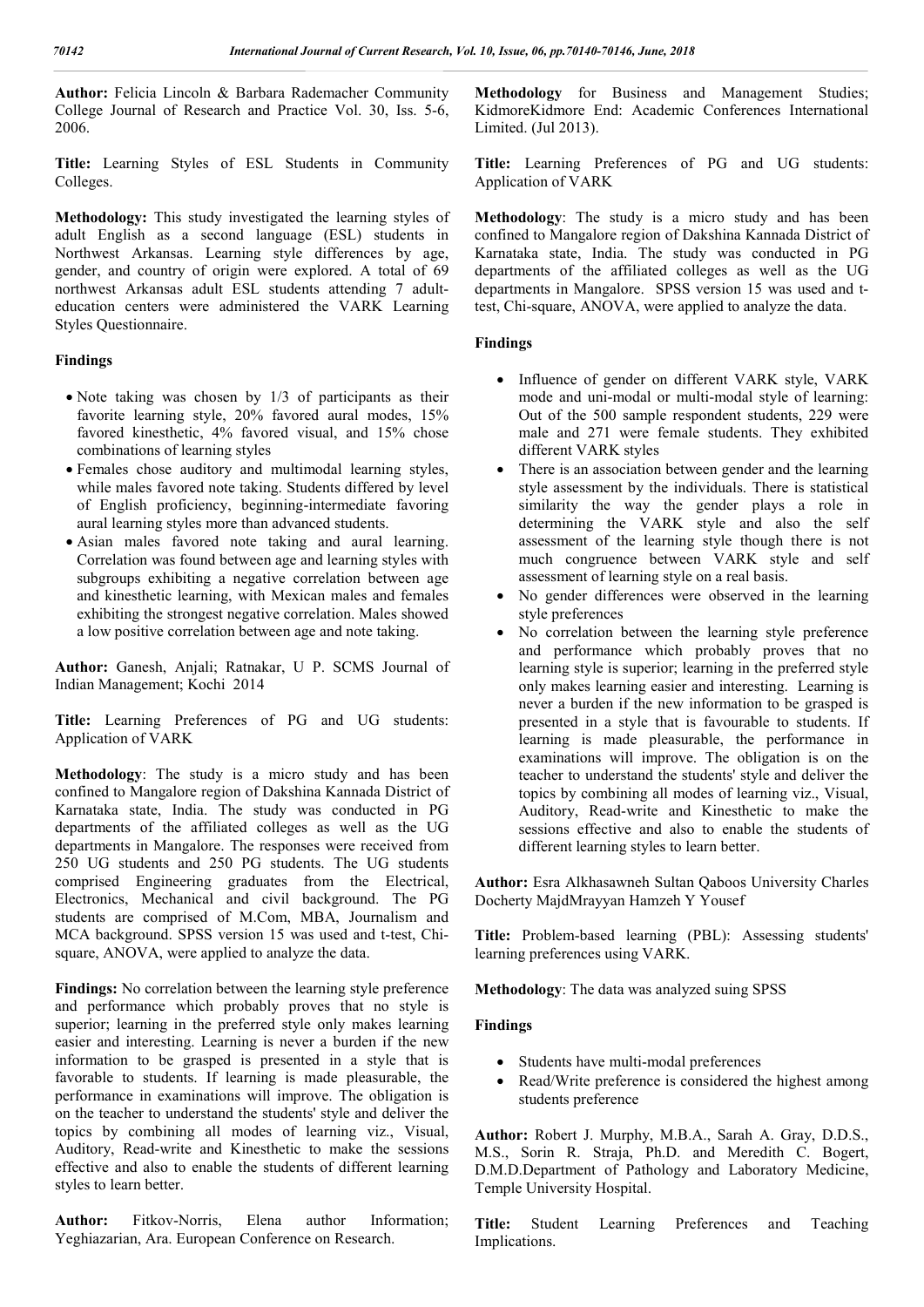**Methodology**: Student questionnaires were scored and tabulated to determine the distribution of VARK preferences. Preference rankings were calculated by totaling all A responses (visual), all B responses (aural), all C responses (read/write), and all D responses (kinesthetic). Each category was equally weighted, and dominant preference was defined by determining which category received the most responses. Scoring was further refined using the stepping-stone method detailed in the website (instructions provided at www.varklearn.com). Mean scores with standard deviations were calculated for each VARK component on the basis of class and gender. Inter-class means were compared for statistical significance using the Student t-test. A chi-square test for independence was performed to determine whether an association exists between the two categorical variables of class and learning preferences.

**Findings:** Students are multi- modal .The distribution of dental student scores for both multimodal and single dominant learning preferences shows a preference for instructors who use strong visual presentations and facilitate note-taking during lectures. However, there is a small, but significant number of dental students who prefer to learn by listening or doing. While dominant preference aural learners may appreciate lectures, they also enjoy in-class discussion and case studies to understand the material better and relate to its relevance. More student opportunities to participate actively in lecture or preclinical demonstrations, with the instructor playing the role of coach, will appeal to the kinesthetic learner. Some dental students may undergo a shift in learning preferences as the learning environment changes from lecture hall to preclinical laboratory to patient clinic. Educators should be aware of these differences in order to accommodate or at least explore the possibilities of improving opportunities for aural and kinesthetic learners. Academicians should also recognize that many students are engaged in a high level of self-directed learning, demonstrating a need for more interactive, electronic instructional media. They may misconstrue poor lecture attendance as lack of interest in the instructional material or even disrespect. Faculty should temper these feelings by making an attempt to understand why students want to learn in different ways.

**Author**: AliSarabi-Asiabar, MehdJafari, Jamil Sadeghifar, Shahram Tofighi, 5 Rouhollah Zaboli,6Hadi Peyman, 7 Mohammad Salimi, 8 and Lida Shams8 2015

**Title:** The Relationship Between Learning Style Preferences and Gender, Educational Major and Status in First Year Medical Students: A Survey Study From Iran

**Methodology**: A cross-sectional study employing the visualaural-read/write-kinesthetic (VARK) learning style's questionnaire was done on 184 first year students of medicine, pharmacy, dentistry, nursing and health services management at Isfahan University of Medical Sciences in 2012.

The validity of the questionnaire was assessed through experts' views and reliability was calculated using Cronbach's alpha coefficients ( $\alpha = 0.86$ ). Data were analyzed using the SPSS ver.18 software and x2 test.

**Findings**: Out of 184 participants who responded to and returned the questionnaire, 122 (66.3%) were female; more than two-thirds (68.5%) of the enrolled students were at the professional doctorate level (medicine, pharmacy, dentistry) and 31.5% at the undergraduate level (nursing and health services management). Eighty-nine (48.4%) students preferred a single-modal learning style. In contrast, the remaining 95 students (51.6%) preferred multi-modal learning styles. A significant relationship between gender and single modal learning styles ( $P = 0.009$ ) and between status and learning styles ( $P = 0.04$ ) was observed.

**Author:** The Journal of Educators Online-JEO July 2015 ISSN1547-500XVol 13 Number 2103103 Munir Shuib, National Higher Education Research Institute (NaHERI), Malaysia, Penang, Malaysia Siti Norbaya Azizan National Higher Education Research Institute (NaHERI), Universiti Sains Malaysia, Penang

**Title:** Learning Style Preferences Among Male and Female ESL Students in Universities in Malaysia.

**Methodology:** Pearson correlation analysis was conducted to study the relationship between learning styles' dimension and gender. Then, independent t-test was performed to examine the differences between male and female respondents in the mean values for each of the learning styles.

**Findings**: There are no significant relationships between any of the four dimensions of learning style and gender

**Author:** Yemane Y\*, Ambaye E, Alehegn A, Sahile E, Dimtsu B, Kebede S, Genetu A and Girma A (2017).

**Title:** Assessment of Gender Difference on Learning Styles Preferences among Regular Undergraduate Students of Mekelle University, CHS.

**Methodology**: A Comparative institutional based Cross sectional study was conducted.

**Findings**: There was no significant difference in learning style preferences between the two genders (p=0.373).

**Author:** Marwa Ahmed Abd El-Aziz El Nagga.

**Title:** Identifying and Comparing Learning Styles Preferences among Medical Undergraduates Students at College of Medicine Aljouf University.

**Methodology**: Version 7 of the VARK questionnaire was used. The questionnaire measures four perceptual preferences (V, A, R and K). Satisfactory levels of reliability and validity of the VARK have been reported using factor analysis techniques. It consists of 16 questions with four options each.

**Findings**: Comparing between male and female students learning styles preferences the results shows that both male and female students prefer bimodal learning styles.

There is a differences between male students in first year and final year,  $50\%$ ,  $21\%$ ,  $16\%$  and  $13\%$  of first year students prefer bimodal, uni-modal, tri-modal, and multimodal respectively, comparing with final year students who prefer 41.9%, 22.58%, 19.63% and 16% uni-modaL, tri-modal, multi modal, bimodal respectively. Unfortunately, despite that, FOM-JU adapted integrated system based curriculum, students learn through modern learning and assessment methods like problem based learning sessions, team based, small group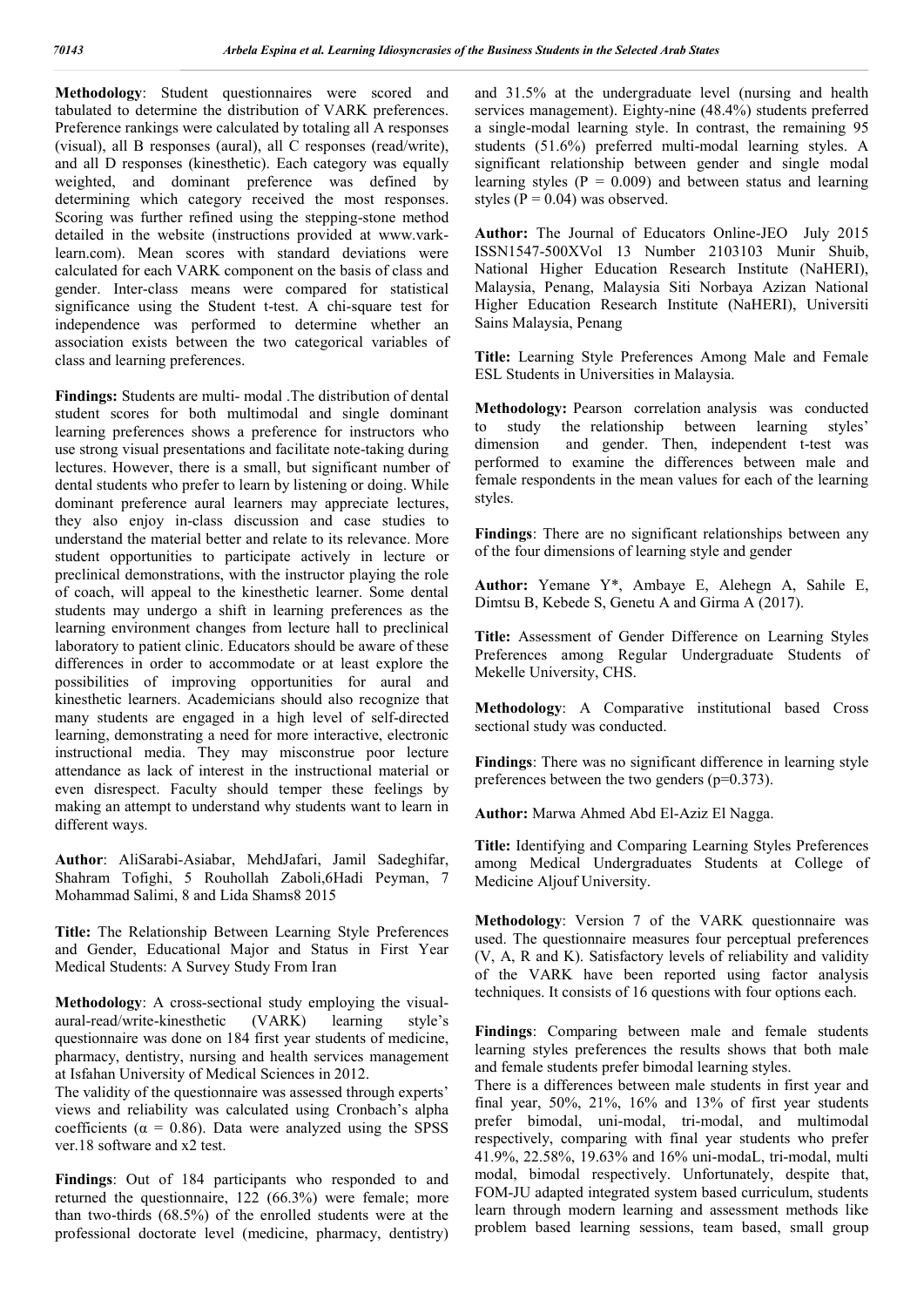discussion, project based learning, clinical simulation using simulated models, patients, students in the final year prefer only one modality of learning mainly visual. Female students are mainly visual as well as read and write (8.3% both) comparing with male students who are predominantly kinesthetic (13%). In a study held in Netherland identify learning styles and preferences for live and distance education, they found that 83% of the students are visual. Visual learners remember best what they see: pictures, diagrams, flow charts, time lines, films, demonstrations, and all the symbolic arrows, circles and concept map, mind tree. Learners may still prefer specific ways to learn new material; however, they may be able to approach different kinds of tasks with more strategies and less apprehension

# **METHODOLOGY**

The respondents of the research were business students of the American College of Dubai and Middle East College in Oman. There were a total of 117 students who served as respondents of the questionnaire in Dubai and 186 students in Oman. The respondents were given the questionnaire in the class. The instrumentation used in this research was developed by Fleming in 2011. He called it VARK questionnaire. The acronym VARK stands for Visual, Aural, Read/write, and Kinesthetic sensory modalities that are used for learning information. Fleming and Mills (1992) suggested four modalities that seemed to reflect the experiences of the students and teachers. The instrument has two parts, the first part surveys about the age and gender of the subject respondents while the second part contains 16 questions where the respondents are asked to tick on their desired learning preference. The data gathering procedure was done using the VARK questionnaire developed by Fleming (2001). It was distributed among students of the American College of Dubai and Middle East College in Oman during the spring season of 2017. Students from first year to fourth year levels were randomly picked to answer the questionnaire. These questionnaires were then collected and the results were tabulated. The distributions of the VARK preferences were calculated in accordance with the guidelines given in the VARK website. Descriptive statistics were used for each VARK component. Data are reported as percentages of students in each category of learning style preference. The number of students who preferred each mode of learning was divided by the total number of responses to determine the percentage. For the completed questionnaires obtained, the results from each questionnaire were manually inputted into excel spreadsheet for analysis. Statistical associations among students, gender were made with the assessed learning preference using Chi-Square analyses  $(X^2)$ . Statistical significance was set at  $p < 0.05$ . All tests were 2-tailed. For this investigation students were grouped into gender (Male and Female) in order to assess any association between gender and learning preference.

**Data analysis:** Business Students from two academic institution participated in this examination. The academic institutions were located in Dubai and Oman where students from these institutions are coming from different parts of the Middle East. A total of 186 business students from Oman and 107 from Dubai participated. The Surveys were conducted during various class hours held during the 2016 - 2017 and 2017 - 2018 academic years. Surveys were distributed during class time, with students assured that participation was voluntary and had no impact on course grades. The survey instrument used was that which was constructed by Niel D Fleming's (2001), VARK 16-item questionnaire for young adults, which is available online version 7.8 (http://varklearn.com/wp-content/ uploads/2014/08/The-VARK-Questionnaire.pdf). The respondents 68.22% male, 31.78% female were from Dubai, and 60.80% male, 39.2% female were from Oman (Table 1).

**Learning idiosyncrasies of BBA students:** The following is the exposition of the learning preference of the Business Students in the Gulf Region. It was found out that the Business Student are multi-modal learners. Supporting various researches with different respondents in different field that student are multi –modal learners. Table 2 shows the idiosyncrasies of the business students in the Gulf Region. The results showed that the students are multi-modal learners. They do not stick to one learning preference rather they learn best by combining different other modes of learning. The table further showed that females are visual and auditory learners and males are more of reading and kinesthetic learners. The results support the Findings though conducted to medical students and MBA students with scientific background that students are multi-modal learners and are learning in different ways. The result further provides a picture of how students in these selected Arab states are learning

### **RESULTS AND DISCUSSION**

#### **The Dominant Learning Idiosyncrasy as a Result from the Study**

Between genders, the results showed that different genders prefer different learning preference. Table 3 presents the comparison of Dubai and Oman BA students Learning preference with respect to gender, for the Male students, both groups have auditory as the second most common strength, Oman male students leaned towards preferring reading / writing learning, while Dubai male students prefer kinesthetic learning. Female students on the other aspect of the study revealed kinesthetic as the second preference, Oman female students are more likely to prefer visual, while Dubai female students prefer auditory learning. The results would also show that the composite figure for gender for the two institutions comprise of 61.68 % and 61.04% preferred kinesthetic and Aural learning preference respectively. It support the finding of the study conducted by Ayse Esmeray *et al* (2010) in their study about Match or Mismatch Between Business Students' and Business Academicians' Learning Styles: A Research at Toros University that about 54% of the business students preferred visual learning style, 35% of the students' preferred kinesthetic learning style, and only 6% of the students preferred read /write and 5% of the students prefer aural style to learn. However, females are more Aural at 21.14% and males learning preference is 44.94%.

**Table 1. Summary of Respondents**

| Gender |     | Dubai  | Oman |               |  |
|--------|-----|--------|------|---------------|--|
|        |     | %      |      | $\frac{0}{0}$ |  |
| Female | 34  | 31.78  | 73   | 39.2          |  |
| Male   | 73  | 68.22  | 113  | 60.8          |  |
| TOTAL  | 107 | 100.00 | 186  | 100.0         |  |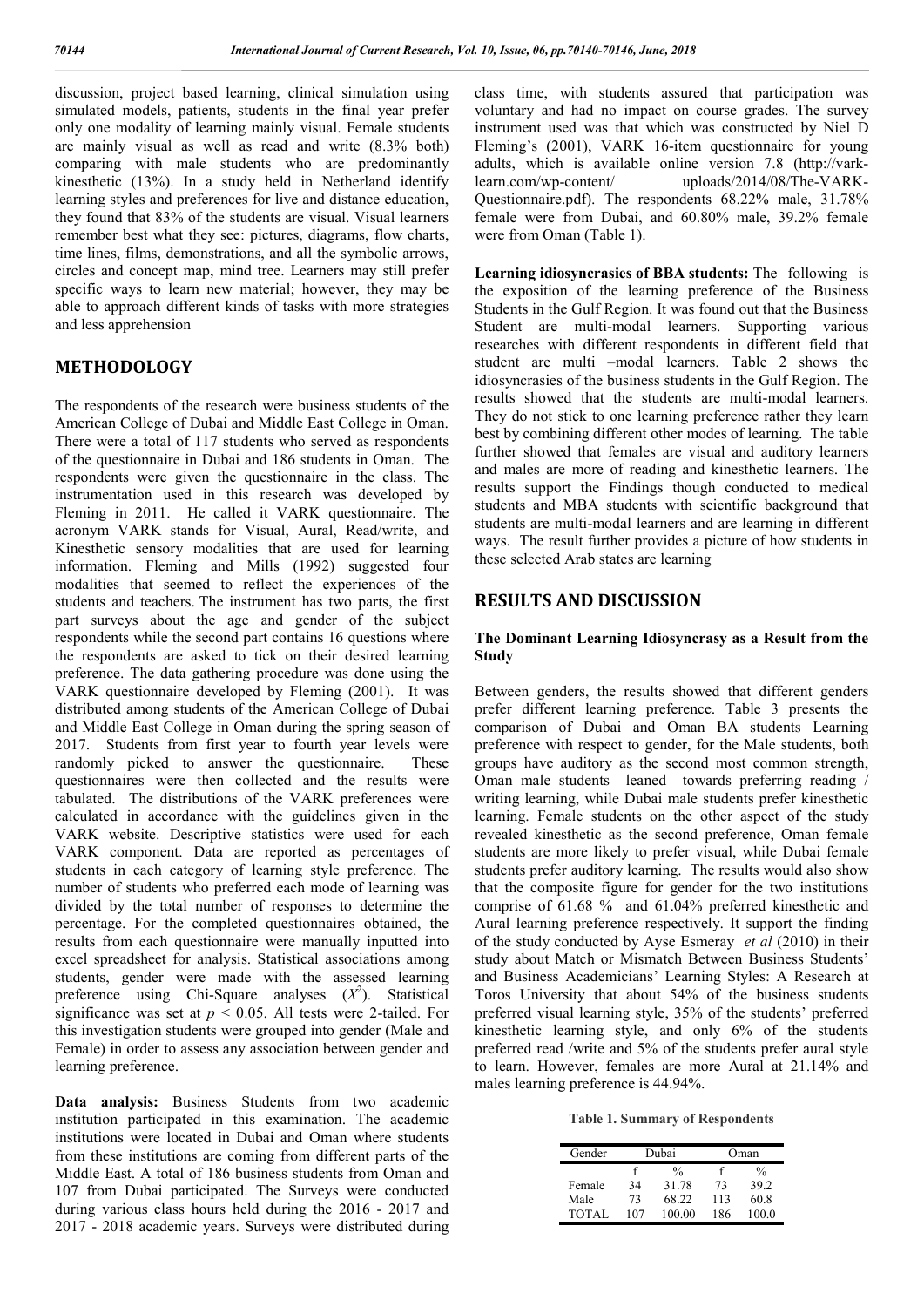|                            | Dubai  |               |      |               | Oman   |      |      |               |
|----------------------------|--------|---------------|------|---------------|--------|------|------|---------------|
| <b>Learning Preference</b> | Female |               | Male |               | Female |      | Male |               |
|                            |        | $\frac{0}{0}$ |      | $\frac{0}{0}$ |        | $\%$ |      | $\frac{0}{0}$ |
| Visual $(V)$               |        | 5.61          |      | 4.67          | 28     | 15.1 | 25   | 13.4          |
| Auditory (A)               | ،4     | 13.08         | 26   | 24.30         | L5     | 8.06 | 29   | 15.6          |
| Reading / Writing $(R)$    |        | 6.54          |      | 5.61          | 12     | 6.5  | 38   | 20            |
| Kinesthetic $(K)$          |        | 6.54          | 36   | 33.64         | 18     | 9.7  | 21   | 11.3          |
| <b>TOTAL</b>               | 34     | 31.78         | 73   | 68.22         | 73     | 39.2 | 13   | 60.8          |

**Table 2. The Learning Idiosyncrasies of the BBA students in the Selected Arab States**

**Table 3. The Learning Idiosyncrasies comparing Two Colleges in the Selected Arab States**

|                            | Dubai  |               |      |       | Oman   |               |      |               |
|----------------------------|--------|---------------|------|-------|--------|---------------|------|---------------|
| <b>Learning Preference</b> | Female |               | Male |       | Female |               | Male |               |
|                            |        | $\frac{0}{0}$ |      | $\%$  |        | $\frac{6}{9}$ |      | $\frac{6}{6}$ |
| Visual $(V)$               |        | 5.61          |      | 4.67  | 28     | 15.1          | 25   | 13.4          |
| Auditory (A)               | 14     | 13.08         | 26   | 24.30 | 15     | 8.06          | 29   | 15.6          |
| Reading / Writing $(R)$    |        | 6.54          |      | 5.61  | 12     | 6.5           | 38   | 20            |
| Kinesthetic $(K)$          |        | 6.54          | 36   | 33.64 | 18     | 9.7           | 21   | 11.3          |
| <b>TOTAL</b>               | 34     | 31.78         | 73   | 68.22 | 73     | 39.2          | 13   | 60.8          |

| <b>OMAN</b>  |                                                                                                    | Visual $(V)$      | <b>Auditory (A)</b> | Reading / Writing (R) | Kinesthetic (K)   | <b>Row Totals</b> |  |  |
|--------------|----------------------------------------------------------------------------------------------------|-------------------|---------------------|-----------------------|-------------------|-------------------|--|--|
|              | Female                                                                                             | 28 (20.80) [2.49] | 15(17.27)[0.30]     | 12(19.62)[2.96]       | 18 (15.31) [0.47] | 73                |  |  |
|              | Male                                                                                               | 25 (32.20) [1.61] | 29 (26.73) [0.19]   | 38 (30.38) [1.91]     | 21 (23.69) [0.31] | 113               |  |  |
|              | Column Totals                                                                                      | 53                | 44                  | 50                    | 39                | 186 (Grand Total) |  |  |
|              | The chi-square statistic is 10.2469. The p-value is .01658. The result is significant at $p < .05$ |                   |                     |                       |                   |                   |  |  |
| <b>DUBAI</b> |                                                                                                    | Visual            | <b>Auditory</b>     | Reading               | Kinesthetic       | <b>Row Totals</b> |  |  |
|              | Female                                                                                             | 6(3.50)[1.79]     | 14(12.71)[0.13]     | $7(4.13)$ [1.99]      | $7(13.66)$ [3.25] | 34                |  |  |
|              | Male                                                                                               | 5(7.50)[0.84]     | 26 (27.29) [0.06]   | 6(8.87)[0.93]         | 36 (29.34) [1.51] | 73                |  |  |
|              | Column Totals                                                                                      | 11                | 40                  |                       | 43                | (Grand Total)     |  |  |

The chi-square statistic is 10.5069. The p-value is 0.014714. The result is significant at  $p < 0.05$ 

http://www.socscistatistics.com/tests/chisquare2/Default2.aspx

**Significant difference in the learning idiosyncrasy to Gender:** The results showed that there is a significance of the learning preference when the respondents were grouped according to gender. Table 4 presents the test of difference of Dubai and Oman BA students Learning preference and gender, both Oman and Dubai business students have similar findings that there is a significant association between learning preference and gender, OMAN :  $\chi$ 2 (N = 186) = 10.2469, p = .01658,  $\alpha = .05$  and DUBAI:  $\chi^2$  (N = 107) = 10.5069, p = 0.014714,  $\alpha$  = .05. This further means that in this part of the world, there is a difference of learning styles as to gender classification. The result is interesting because, the study showed a result that corroborates the findings of Shabi *et al*l (2010) that male students preferred to use the kinesthetic learning style more than females, while, female students preferred the aural learning style.

#### **Conclusions and Future Study**

This study tries to know the learning idiosyncrasies of the Business students in the Selected Arab States. It is the goal of this study to establish objective information as to the learning idiosyncrasies of students and how this will impact teaching methodologies in the future for the students enrolled in this course. It is found from the findings that the business students in the selected Arab States have multimodal learning idiosyncrasies but the prevalent learning preferences are Kinesthetic and Aural respectively. It was also found out that there is a significant difference of learning styles when the respondents are grouped according to gender. And that the female students' learning preference is auditory while male students' is kinesthetic.

The results of the study would give way for the research endeavors in the future. Such that explorative studies on establishing the need to investigate an objective study of the teaching style of the professors to see if the teaching styles matches with the learning styles of the students. Exploring and then designing the multimodal teaching techniques that will respond to the different learning idiosyncrasies of the business students. This Multi-Modal teaching design then should form part of the regular continuing development program for the professors to update teaching skills that will address the millennial learning idiosyncrasies. Another important focus for explorative studies would be a correlation to establish the successful link of students' performance when their learning preference matches the teaching styles.

#### **REFERENCES**

- Abidin MJ, Rezaee AA, Abdullah HN, Singh KK. 2011. Learning Styles and Overall Academic Achievement in a Specific Educational System. *International Journal of Humanities and Social Science* 1: 143-152.
- Abidin MJ, Rezaee AA, Abdullah HN, Singh KK. 2011. Learning Styles and Overall Academic Achievement in a Specific Educational System. *International Journal of Humanities and Social Science*, 1: 143-152.
- Ailom, owanne Marie R. 2016. "Learning Styles and Multiple Intelligences of Selected Business Administration Students",International Journal of Education, Culture and Society
- Aina-Popoola S, Hendricks CS 2014. Learning Styles of First-Semester Baccalaureate Nursing Students: A Literature